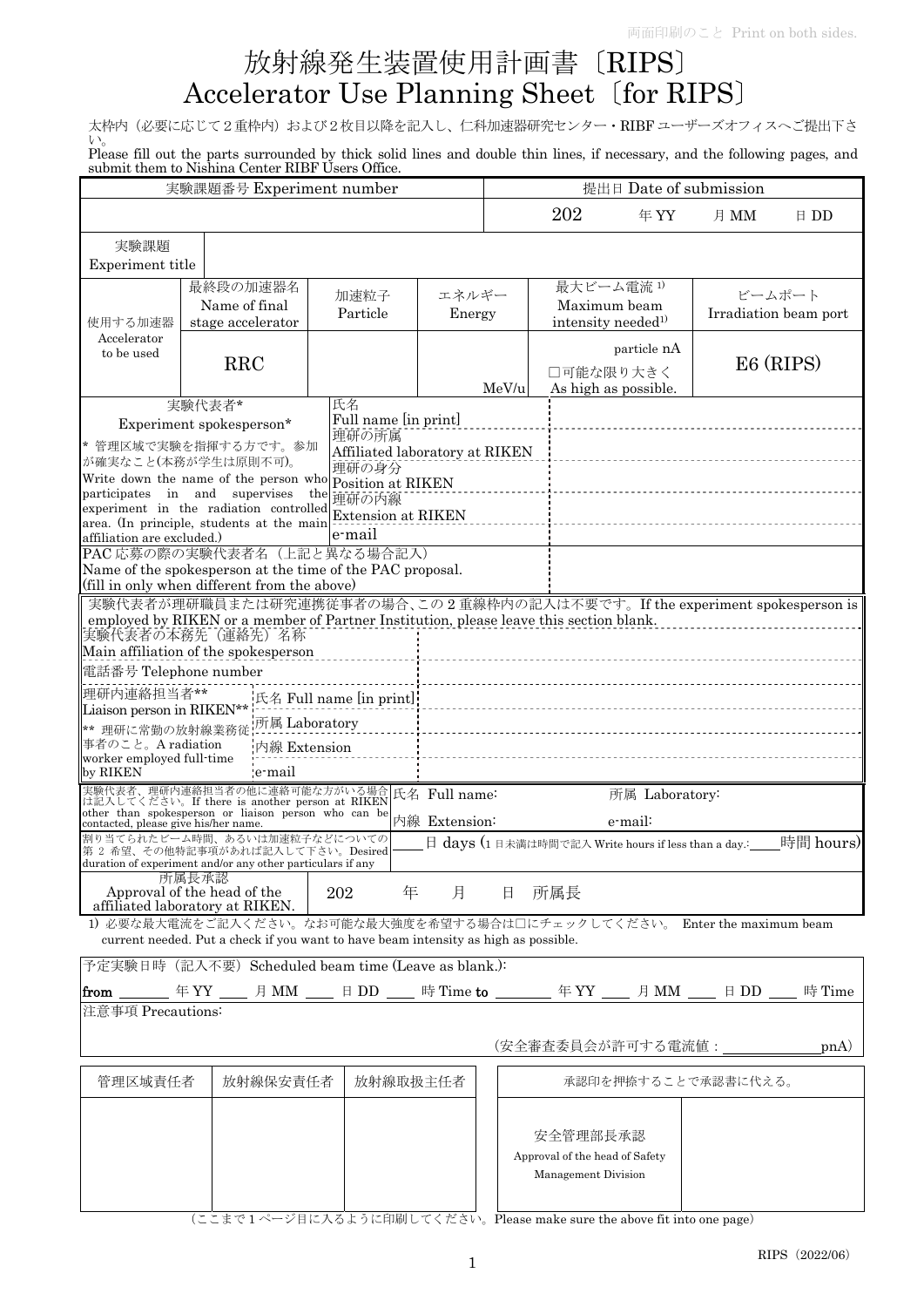1. 照射物質を中心とした概念図を描いてください(2.1(b)、3.2、及び5.3(b)に記載する物質は全て記入すること)。一次・ 二次ビームが通る飛跡を簡潔に図示し、各々に対するビームダンプを示して下さい。Draw a conceptual diagram focusing on the beam and the matter to be irradiated. Show target, trajectory of the primary and secondary beam, and their beam dumps, etc. (All material given in 2.1(b), 3.2 and 5.3 should be shown here.)



2. 一次ビームに照射される物質 Concerning matter to be irradiated by the primary beam:

- 2.1 物質名称 name list of matters to be irradiated
	- (a) □RIPS標準ビームビューワ RIPS standard beam viewers (ZnS/alumina fluorescent plates)

(b) □その他一次ビーム標的 Production targets

| 品名Name | 構成元素Constituent elements | 厚さ Thickness, [g/cm <sup>2</sup> ] | 形態 Form* |
|--------|--------------------------|------------------------------------|----------|
|        |                          |                                    |          |
|        |                          |                                    |          |
|        |                          |                                    |          |

下記の別を示すこと。Specify the following categories.

板plate、薄膜thin foil、粉末powder、その他の固体(表に明示すること)other solid (specify the name in the table)、液体liquid、気体 gas、生物試料bio sample

2.2 上記の飛散による汚染の可能性 Possibility of contamination by scattering of the above matter  $\Box$ Yes  $\Box$ No  $\rightarrow$ Skip to 3.

【薄膜、粉末、液体、気体の場合はYesとし、対策を下記に記入して下さい。書ききれない場合は別紙を添付して下さい。If the matter is thin foil, powder, liquid or gas, mark "Yes" and state below the measures you will take to prevent contamination. When the space below is not sufficient, use another sheet of paper and attach.】

その対策 Countermeasures ( )

- 3. 標的以外の一次ビーム照射物質について Concerning matter to be irradiated by the primary beam except for the targets
- 3.1 一次ビームが当たるのは、照射物質(2.の物質)およびFaraday cup, Slit等ビームラインに常時固定されたもののみ ですか Will the primary beam hit only the matter mentioned in 2 and the objects fixed alongside the beam line such as a faraday cup, slits, etc?  $\Box$  Yes  $\rightarrow$ Skip to 4.  $\Box$  No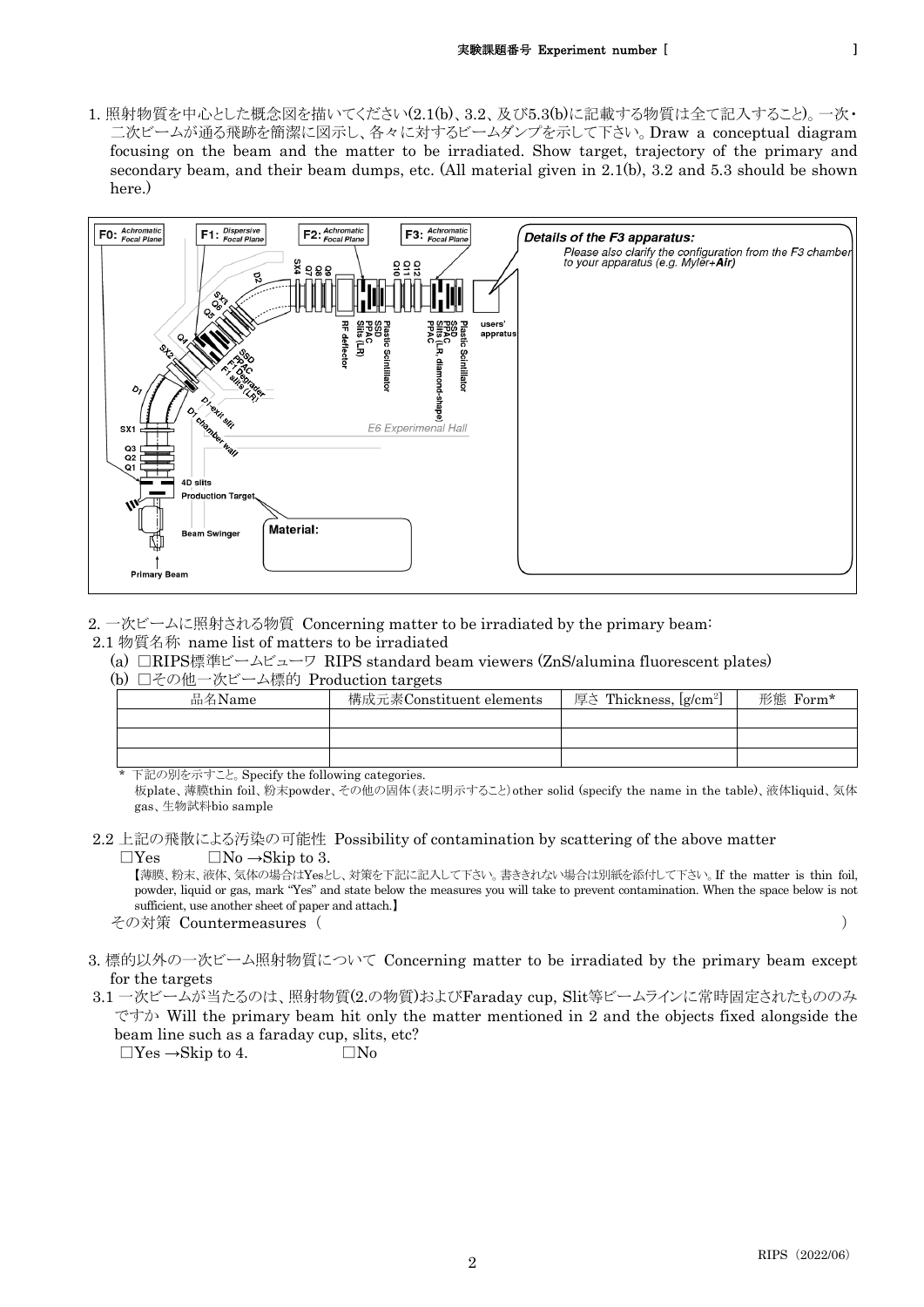(a) □ビームライン標準付属品(標準検出器、F1ディグレーダ等)Beam-line standard setup (detector or degrader)

ビーム強度に注意し、むやみに放射化させないようにご注意ください。 Be careful of beam intensity to prevent activation. (b) □実験者固有の物質\*\*など Your own matters\*\*

| 品名Name | 構成元素Constituent elements |  | 形態 Form* |
|--------|--------------------------|--|----------|
|        |                          |  |          |
|        |                          |  |          |
|        |                          |  |          |

下記の別を示すこと。Specify the following categories.

板plate、薄膜thin foil、粉末powder、その他の固体(表に明示すること)other solid (specify the name in the table)、液体liquid、気体 gas、生物試料bio sample

\*\* 「実験者固有の物質」とは、標準検出器/標準デバイス以外に実験者が用意した検出器や物質を意味します。標準検出器/標準デバイス のリストは http://www.nishina.riken.jp/RIBF/procedure/documents/standard\_detectors.pdf を参照して下さい。 "Your own matters" are the detectors/materials other than the standard detectors/devices. The list of the standard detectors/devices is available here http://www.nishina.riken.jp/RIBF/procedure/documents/standard\_detectors.pdf.

4. 一次ビームの停止位置について Concerning primary beam stop position

実験中常に一次ビームを止める場所はどこですか?Where is the primary beam stop position during the experiment?

#### □ RIPS Beam Dump

□ 実験者が用意したもの Your own equipment ( ) (1の図及び2.1(b)又は3.2(b)の表に明記 してください。Please describe in the figure at section 1 and the table at section 2.1(b) or 3.2(b). )

5. 二次ビームについて Concerning secondary beams\*

:次ビーム: 一次ビームによって核変換もしくは荷電状態の変化を生じさせ、その運動量をほぼ保ったまま分離して使用するビームをいいます

\* Secondary beam: Defined as a beam produced as a result of nuclear transformation, or changed its charge state by the primary beam which is separated for use with its momentum mostly kept intact.

5.1 二次ビームを使用しますか Will you use secondary beams ?

 $\Box$ Yes  $\Box$ No  $\rightarrow$ Skip to 6.

5.2 二次ビームの核種 Nuclide of the secondary beam ( )

5.3 二次ビームに照射される物質 Matters to be irradiated by the secondary beam

(a) 標準検出器等 Standard beam-line detectors etc.:

□標準検出器(PPAC,SSD,Plastic) Standard beam line detectors

□F1ディグレーダ F1 degrader

(b) 実験者固有の物質など Your own matters

| 品名Name | 構成元素Constituent elements | 厚さ Thickness, [g/cm <sup>2]</sup> | 形態 Form* |
|--------|--------------------------|-----------------------------------|----------|
|        |                          |                                   |          |
|        |                          |                                   |          |
|        |                          |                                   |          |

\* 下記の別を示すこと。Specify the following categories.

板plate、薄膜thin foil、粉末powder、その他の固体(表に明示すること)other solid (specify the name in the table)、液体liquid、気体 gas、生物試料bio sample

5.4 二次ビーム生成時の一次ビームの停止位置について Primary beam stop position in the RI beam production

以下の計算にはhttp://www.nishina.riken.go.jp/RIBF/procedure/index.html#BTReq に掲載されている専用ツールをお使いください。 (Please use special tool on the above web site to calculate stop position of primary beam)

5.4.1ビームスインガーを使用しますか? Will you use the beam swinger?

□Yes → F0 4方向スリットで一次ビームを停止させてください。 Stop the primary beam at the F0 4-directional slit system.

□了解しました I understand. → ビーム調整などビームスインガーを使用しない場合を想定して、5.4.2以降も記 入願います。Fill in the form also after 5.4.2 for the case without the beam swinger (beam tuning, etc.).

 $\square$ No

5.4.2当実験で生成するRIビームのうち、標的通過後、一次・二次ビームの磁場剛性の差が最も小さいものについて、 磁場剛性の差は Minimum  $B\rho$  difference between primary and secondary beam after target  $\Delta B \rho = (B \rho_{\text{primary}} \cdot B \rho_{\text{secondary}})/B \rho_{\text{secondary}} \times 100$ 

$$
= (\qquad \qquad )\; \%
$$

5.4.3上記の差は下記何れに該当しますか Check corresponding ΔBρ range

 $\Box \mid \Delta B \rho \mid > 20\% \rightarrow \text{Skip to } 5.4.4$ <br> $\Box 3\% < |\Delta B \rho| \leq 20\% \rightarrow \text{Skip to } 5.4.5$ 

 $\Box 3\%<|\Delta B_{\mathcal{O}}|\leq 20\%$ 

 $\Box$   $|\Delta B_{\mathcal{O}}| \leq 3\%$   $\rightarrow$  Skip to 5.4.6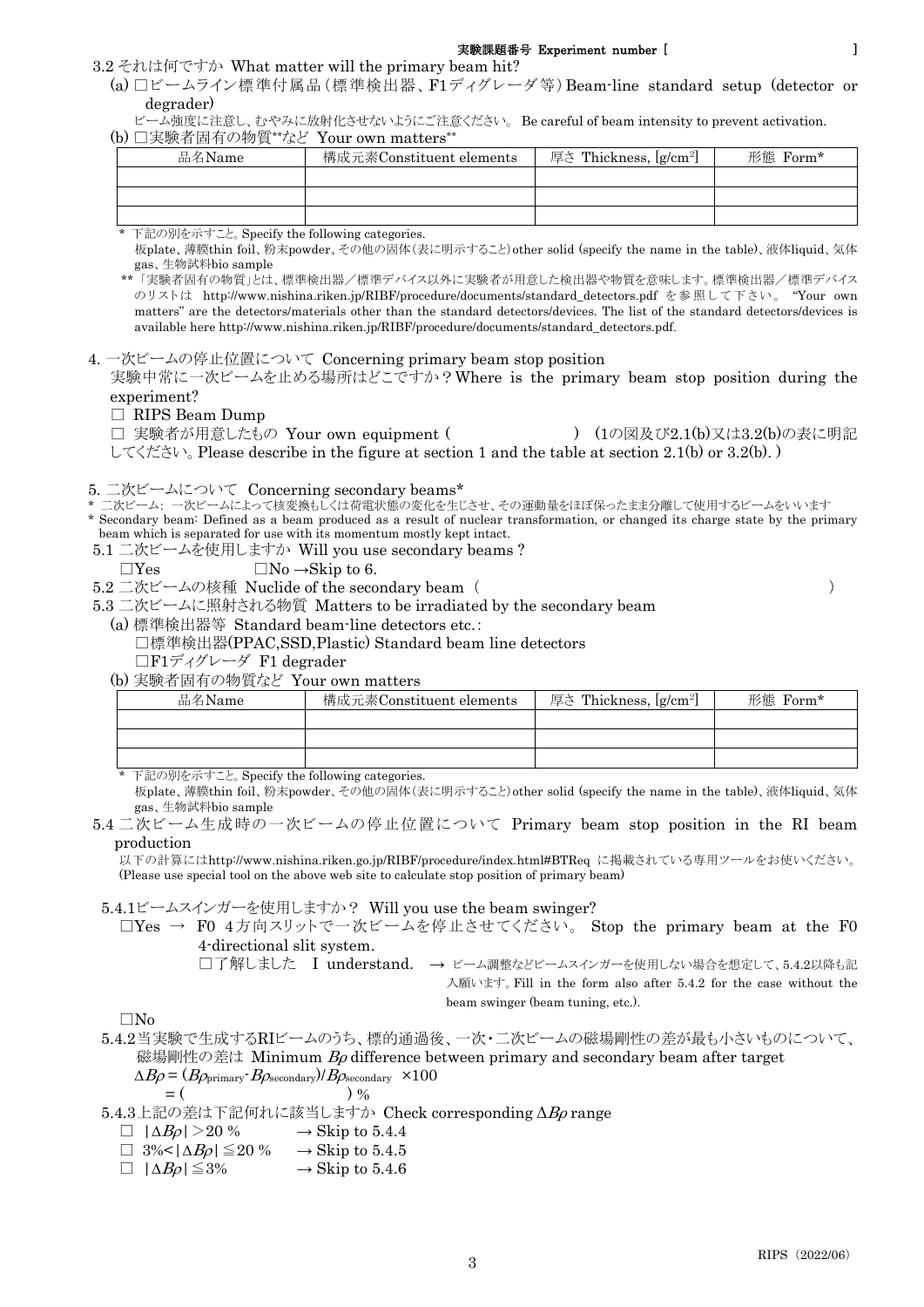- 5.4.4一次ビームはD1真空槽壁のビームダンパーで停止します。Primary beam will be stopped at beam dump inside D1.
- (a) 一次ビームの発生熱量は Heat generation by the primary beam:( )kW
- (b) 当 $\Delta B_0$ における熱冷却能力は Cooling power at this  $\Delta B_0$  value: ( )kW 冷却能力が追いつかない場合は故障の原因になります。RIPS担当者に連絡をとり、慎重に実験を遂行してください。The serious

damage will be caused to the beam dump if the beam power exceeds the cooling capacity. Please contact the person responsible of the beam dump before the experiment if the beam power is expected exceed. □了解しました Yes, I will.  $\rightarrow$  Skip to 5.5.

- 5.4.5D1電磁石の出口に装備しているD1出口スリットを調整して一次ビームを停止させて下さい。RIPS担当者と連絡 をとり、慎重に実験を遂行してください。Stop the primary beam by tuning the position of a slit located at the exit of the D1 magnet
	- $\square$ 了解しました Yes, I will.  $\rightarrow$  Skip to 5.5.
- 5.4.6上記D1出口スリット(5.4.5) 若しくはF1スリットで一次ビームを停止させてください。RIPS担当者と連 絡をとり、慎重に実験を遂行してください。 Positions of exit beam dump and/or F1 stopper should be adjusted carefully. Please contact the person responsible to the beam dump and follow his recommendation and/or suggestion.

残留放射能や冷却能力の問題がある為、大強度の一次ビームをF1まで輸送することはあまり推奨できません。できる限り5.4.4のD1出口スリ ットを使用してください。なお、F1スリットで停止させる場合はスリット上流側に別途アルミの板を取り付けるなどしてスリット本体を放射化させな い様に努めて下さい。It is not recommended to stop the intensive primary beam at F1 since the cooling capacity and radiation shielding at F1 are limited. Please try to use the exit beam dump to stop the primary beam as much as possible. □了解しました
Yes, I will.

5.5 二次ビームの停止位置について Secondary beam stop position

実験中常に二次ビームを止める場所はどこですか?Where is the secondary beam stop position?

- □ RIPS標準検出器 ( ) RIPS Standard devices.
- □ 実験者が用意したもの Your own equipment ( )

(1の図及び5.3(b)の表に明記してください。) Please describe in the figure at section 1 and the table at section 5.3(b).

6. 実験者固有の照射物は有意に放射化する場合があります。実験終了後は線量測定を行い、管理区域からの物品の 搬出には特に注意してください。 Irradiated materials belonging to you may become radioactive. Measure the dose rate after the experiment, and be very cautious when you take them out from the radiation controlled area.

□了解しました Yes, I will.

- 7. 二次ビームを停止して得た核種、あるいは一次ビームによって標的内に生成した核種を、密封された装置内を移動さ せて使用しますか(「引出ビーム」の使用) Will you be using the nuclides obtained by stopping the secondary beam or produced in the target irradiated by the primary beam which are transported in an airtight equipment? (Use of "extracted beam")  $\Box$ Yes  $\Box$ No  $\rightarrow$ Skip to 8.
- 7.1 使用核種Nuclides to be used ( )
- 
- 7.2 予想使用量 Estimated quantity to be used ( )
- 7.3 使用する装置 Equipment to be used with the nuclides ( ) 「引出ビーム」の使用については非密封RIの使用計画書は不要です。 When "extracted beam" is used, the "Unsealed-Radioisotope Use Planning Sheet" need not be submitted.
- 8. α放射体が発生する可能性 Is there any possibility of some alpha emitter being produced?  $\Box$ Yes  $\Box$ No  $\rightarrow$ Skip to 9.
- 8.1 汚染検査の方法 How will you detect eventual contamination? □スミア試験(ふき取り試験)を行う by wipe test □その他の検出法 by some other method ( )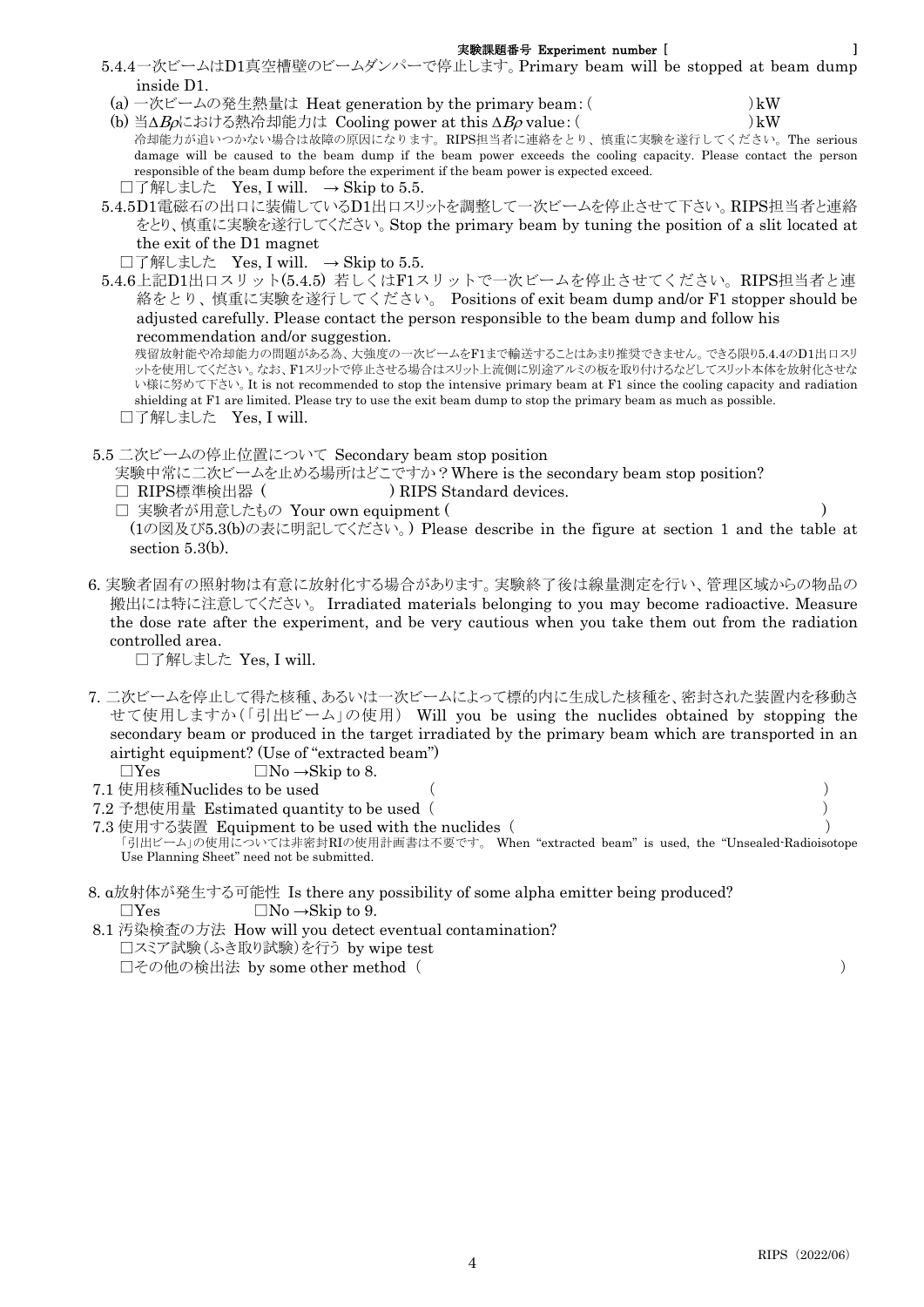## 9. 終了後の照射物等について What will you do with the irradiated matters after the experiment is over?

2.1(b), 3.2(b) 及び5.3(b) に記載されたものは、品名と対応がつくようにし、表に必ず記入してください。 You need to mention here all materials given in 2.1(b), 3.2(b), and 5.3(b).

| 品名Name                                                      | 処置Management*                                          |  |  |  |
|-------------------------------------------------------------|--------------------------------------------------------|--|--|--|
| □ 一次ビーム標的 Primary beam target                               | ИА<br>В                                                |  |  |  |
| □ F1ディグレーダ F1 degrader                                      | ØА                                                     |  |  |  |
| □ 標準検出器(PPAC, SSD, Plastic)<br>Standard beam-line detectors | $\Box C$<br>ZB.<br>$\mathsf{I}$ $\mathsf{A}$<br>$\Box$ |  |  |  |
|                                                             |                                                        |  |  |  |
|                                                             |                                                        |  |  |  |
|                                                             |                                                        |  |  |  |
|                                                             |                                                        |  |  |  |
|                                                             |                                                        |  |  |  |

\* A: 線量管理し、放射線管理区域内で保管するもの(一時保管の後搬出する場合を含む) Matters that will be stored in controlled area including those stored temporarily before being carried out

C: 放射性廃棄物として処分するもの Matters that will be disposed of as radioactive waste

 D: 有意に放射化していないことが確認されると思われるもの Matters that will be verified of not being activated to a significant level

E: その他(以下に、 詳細を記載して下さい。) others (Describe details below)

- 10. 法で規制された密封線源を使用する場合は密封RIの使用計画書が必要です。 If you use sealed radioisotopes controlled by the law, a Sealed-Radioisotope Use Planning Sheet should be submitted. □了解しました I understand.
- 11. 生成したRIを使用しますか Will you use produced radioisotopes? (生成したRIを〔停止した状態で〕気密の装置から取り出して使用する場合は非密封RIの使用になります。 If you take out the produced

radioisotope from airtight equipment in a halted state, it is considered as using unsealed radioisotope.  $\Box$ Yes  $\Box$ No  $\rightarrow$ Skip to 12.

11.1 目的核種 Nuclides you want to use ( )

11.2 予想生成量 Estimated production quantity ( ) 非密封RIの使用計画書、RIの入手申請書が必要です

"Unsealed-Radioisotope Use Planning Sheet" and "Radioisotope Acquisition Sheet" must be submitted. 11.3 使用場所または譲渡先 Place of use or transfer destination ( )

譲渡/運搬承認申請書が必要な場合があります A Transfer and Transportation Approval Application Form may be needed.

12. 非密封RIまたはU、Th等の核燃料物質を標的などに使用しますか(加速粒子に使用する場合を除く)

Will you use unsealed radioisotopes or nuclear fuel materials like U/Th as a target for example? (Excluding the use of them as beam)

 $\Box$ Yes  $\Box$ No  $\rightarrow$ Skip to 13.

12.1核種、数量 Nuclides, Quantity (radioisotopes: ,  $[{\rm Bq}]$  / nuclear fuel: ,  $[{\rm mg}]$ ) 非密封RIの使用計画書が必要です Unsealed-Radioisotope Use Planning Sheet should be submitted.

13. 高圧ガス/液化ガスについて high-pressure gas or liquefied gas

13.1 高圧ガスまたは液化ガスを使用しますか Will you use high-pressure gas or liquefied gas?

- $\Box$  No  $\rightarrow$ Skip to 14.
- □ Yes

□標準PPAC検出器用C<sub>3</sub>F<sub>8</sub> C<sub>3</sub>F<sub>8</sub> for standard PPAC detectors

□その他の用途のガス(下表に記入ください。) For other purpose (fill the following table).

標準検出器に上記以外のガスをお使いの時も下表に記入ください。

If you want to use a non-standard gas for standard detectors, please fill out the following table.

| 使用場所<br>Place | ガスの種類<br>Name of gas | 用途*<br>Purpose | 性質**<br>Its property | 使用総量<br>Total quantity to<br>be used | 処理法/排気法***<br>Disposal or evacuation<br>procedure after its use |
|---------------|----------------------|----------------|----------------------|--------------------------------------|-----------------------------------------------------------------|
|               |                      |                |                      |                                      |                                                                 |
|               |                      |                |                      |                                      |                                                                 |
|               |                      |                |                      |                                      |                                                                 |
|               |                      |                |                      |                                      |                                                                 |

\* カウンターガス counter gas, 真空槽充填 vacuum chamber filling, 冷却材 coolant,その他 etc

B: ビームライン所定位置にてそのまま保管するもの Matters that will be left in the beam line

<sup>\*\*</sup> 有毒 toxic, 窒息性 asphyxiating, 可燃性 inflammable etc.

<sup>\*\*\*</sup> 回収 collection,排気口に接続 evacuation through an exhaust duct,室内に放出 release in the room, etc.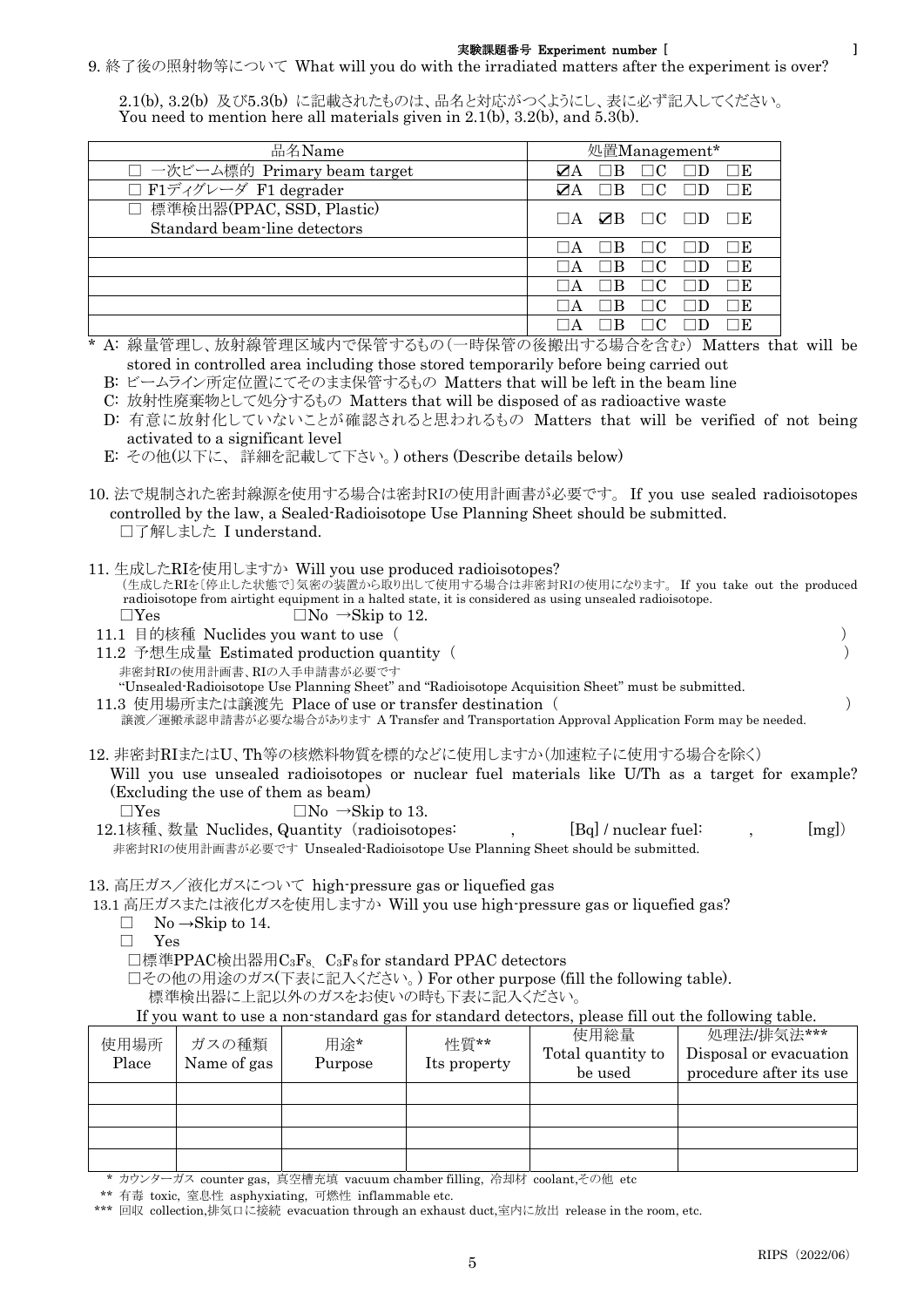14. 毒物、劇物、またはアセトン、トルエン、ベンゼンの有害物質を使用しますか Will you use other hazardous substances?

 $\Box$ Yes  $\Box$ No  $\rightarrow$ Skip to 15.

- 14.1 その種類と用途 Its name and the purpose of use ( )
- 14.2 使用後の処理法 Disposal procedure after their use ( )
- 15. クラス4、クラス3B、クラス3R(400nm~700nmの波長域外の機器に限る)のレーザー機器を使いますか Will you use Class 4, Class 3B or Class 3R (wave length outside 400nm~700nm) laser equipment?
	- □Yes 使用開始前に安全業務室長に届けを出し、安全の確認を受けることが必要です。Application should be submitted to Safety Management Group, and safety confirmation is necessary before use.

 $\square$ No

- 16. ヒトを対象とする研究、あるいは実験動物、遺伝子組換え生物若しくは微生物等を用いる研究がこの実験に含まれま  $\not\uparrow\uparrow$  Does this experiment include research involving human subjects, or using experimental animals, living modified organisms, microorganisms or similar materials? □Yes 安全管理室所掌の申請が必要です Application must be submitted to Wako Safety Center  $\Box$ No  $\rightarrow$ Skip to 17.
- 16.1 参加者に研究連携従事者、外部利用者が含まれますか Are members of Partner Institution or
	- Independent Users included in the participants? □Yes この実験はできません。研究連携従事者または外部利用者の方の身分変更が必要です。This experiment not allowed. Members of Partner Institution or Independent Users must change their status at RIKEN. □No
- 17. 上記以外で特記事項や危険な点はありますか Are there any other hazards or important matters that require attention other than the ones mentioned above?

- 17.1 その内容を以下または別紙に記載して下さい If yes, specify below or on a separate sheet.
- 18. 管理区域内で作業する予定の実験参加者リストをエクセルファイル(Participant list.xlsx)で同時に提出してくださ  $\vee$ . Submit a list of experiment participants who will be working in the radiation controlled area in an excel file  $(Participant list.xlsx)$  along with this form. □了解しました Yes, I will.
- 19. 実験代表者の施設利用者及び放射線業務従事者の登録が完了するまでは、この使用計画書は承認されません。 実験開始時までに完了しない場合は実験がキャンセルされますのでご注意ください。他の参加者を含め、当該年度 が未登録の方の申請書類は遅くとも10日前までに提出ください。The approval process of this Planning Sheet will not be complete without the Experiment Spokesperson's registration as RIBF User and RIKEN Radiation Worker. Therefore, if the registration is not finished by the time the experiment is scheduled to start, the experiment will be canceled. Submit registration forms for all the participants who are not registered for the corresponding fiscal year, at least 10 days before the experiment starts. □了解しました Yes, I will.
- 20. 上記の記載内容を変更する場合は「使用計画書一部変更願」の提出が必要です。内容によっては承認に10日以上 要します。ただしエネルギー、ビーム電流の下方修正については提出不要です。

実験の前にはビーム強度等について、加速器オペレータと十分打合せをしてください。

If you want to change any matters specified in this form, you should submit a "Request Form for Modification of Accelerator Use Planning Sheet" except for the case when you lower beam energy or intensity. Depending on the content of the "Request Form", it may require more than 10 days for approval.

You are expected to make necessary arrangements with the accelerator operators regarding beam intensity, etc.

□了解しました Yes, I will.

 $\Box$ Yes  $\Box$ No  $\rightarrow$ Skip to 18.